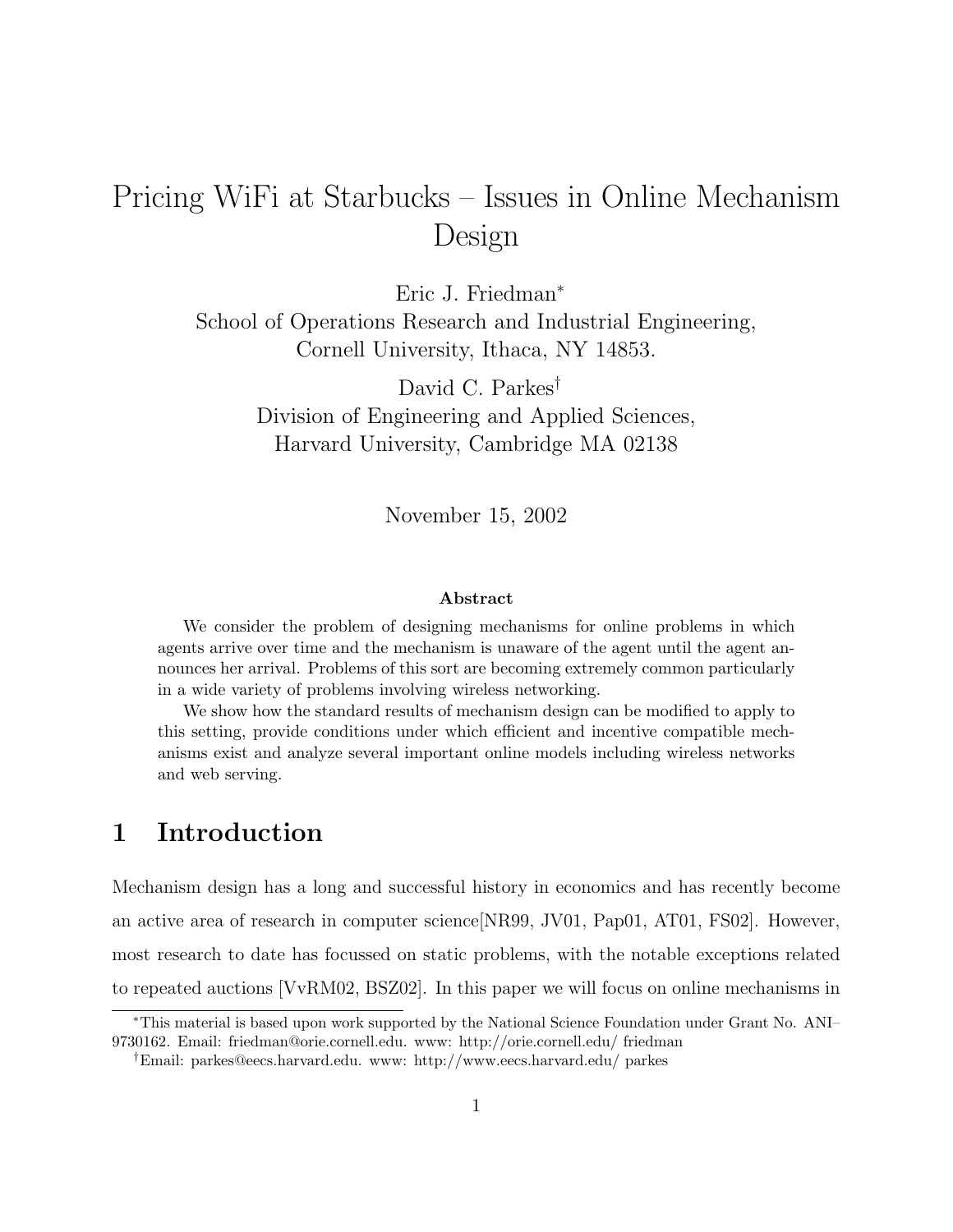which agents arrive over time a problem which is of growing importance due to the increase in wireless services, in which agents are constantly arriving and departing.<sup>1</sup>

For example, consider the pricing of WiFi at a cafe, such as Starbucks.<sup>2</sup> The cafe has a WiFi hub with a limited number of connections. Customers arrive would like to use the WiFi network while enjoying a cup of coffee. However, customers have a wide range of possible valuations for the service, which are known only to themselves. Thus, if our goal is to provide service to those who need it most or to maximize profit, we must have some way to differentiate among users.

This is a classical mechanism design problem with a twist since all computations and analysis must be done online. (We are not allowing customers to call in advance and make reservations.) Thus, in addition to trying to infer agents' valuations, we must also try to infer agents' true arrival time, which may not correspond to their announced arrival time.

In this paper, we will focus on this issue, the announcement of truthful arrival times in order to understand its effect on the general online mechanism design problem. It is an important issue which apparently has not been carefully examined.

One of the obvious effects the arrival issue has on mechanism design is its relation to the revelation principle [MCWG95] which is one of the fundamental ideas in mechanism design. The revelation principle states that in a wide variety of settings, we only need to consider "truthful revelation mechanisms" in which agents truthfully announce their types at time 0; however, this is not even possible in our setting, since most agents do not even exist at time 0!

In this paper we show how to modify the revelation principle for online mechanisms and then analyze the conditions under which efficient mechanisms are possible. In particular we focus on Vickrey-Clarke-Groves (VCG) pricing mechanisms which we use to define strate-

<sup>1</sup>Lavi and Nisan [LN00] have studied an online auction problem with online arrivals; however, they sidestep the timing issues which we focus on because they solve a single, fixed-capacity, allocation problem and simply ensure that prices only ever increase over time. Agents are only able to overstate arrival times, and thus this is sufficient for time strategyproofness. We are interested in dynamic and continuous problems, in which it is unreasonable to assume a pricing function that increases ad infinitum!

<sup>2</sup>Starbucks cafe has recently begun offering wireless access in their stores with a variety of pricing plans. (See, http://www.starbucks.com/retail/wireless.asp.)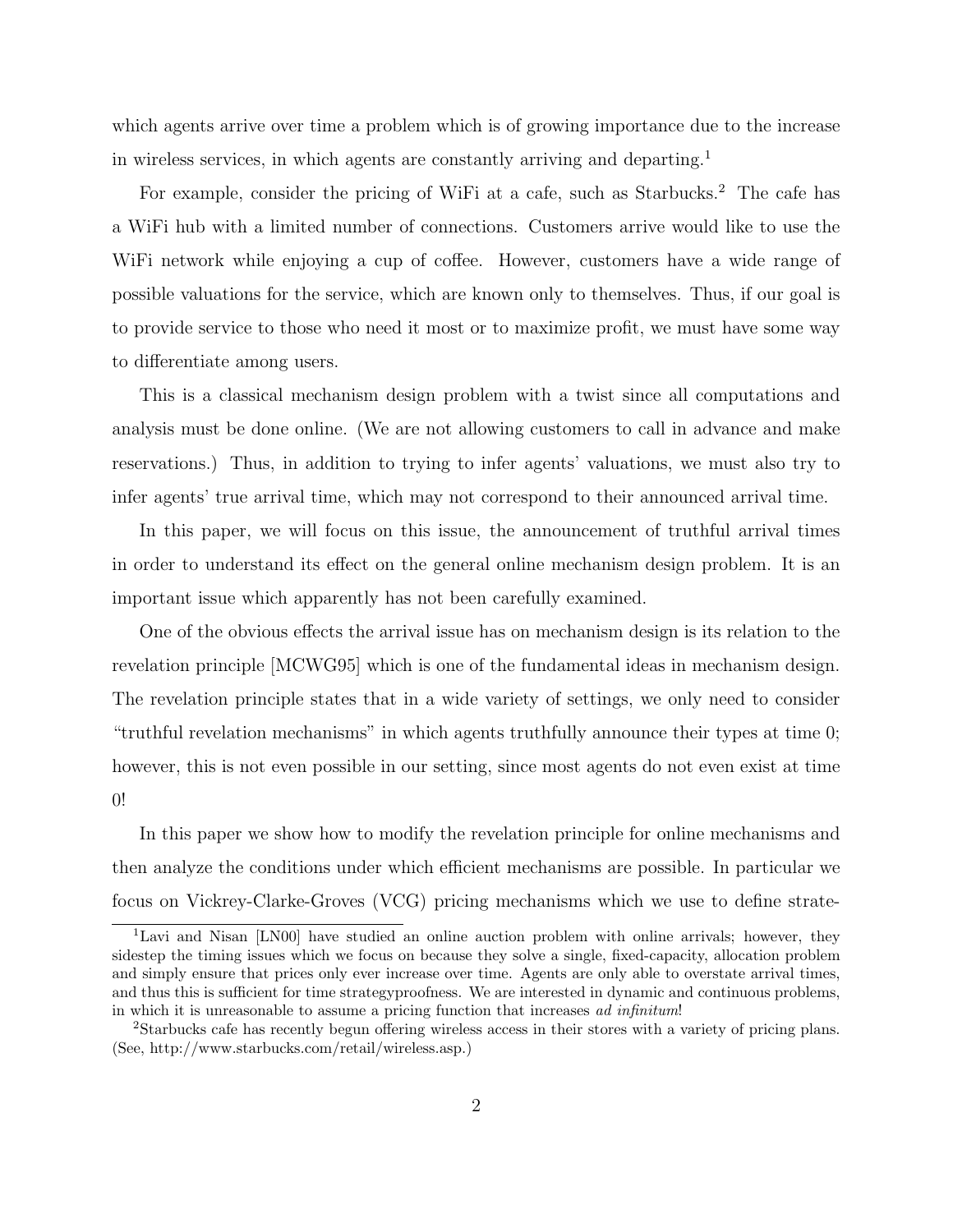gyproof (or Bayesian) online mechanisms. One interesting issue is the timing of payments, since they must sometimes be implemented after allocation decisions and thus customers may not know their payment until long after they have departed.

One interesting observation is that while strategyproof online mechanism design is challenging, exactly because decisions must be made online, there is also one aspect in which time is a little easier to deal with from a mechanism design perspective. Agents can claim arrival times later than their true arrivals, but cannot claim arrival times before they have actually arrived. Thus, we only need to worry about one-sided manipulation which as we will see simplifies some aspects of the design problem.

Section 2 presents our motivating examples. Section 3 introduces our model, and basic results. In Section 4 we define online VCG mechanisms and analyze the earlier examples, and consider the effect of one-sided manipulation with respect to time. Section 5 introduces Bayesian analysis for online mechanisms constructed around stochastically-optimal online algorithms. In Section 6 we examine the WiFi example in detail, in order to understand both the underlying complexity and the tradeoffs involved in various mechanisms. Section 7 discusses timing issues with respect to payments. Finally, we conclude with some open problems.

## 2 Motivating Examples

### 2.1 WiFi at Starbucks

First we consider mechanisms for sharing wireless access among transient users. As seems natural we assume that the mechanism can not know about a customer until they have arrived. For example, we do not allow customers to call in advance.

Customers arrive at the cafe. They sit down at a table and would like wireless access for their entire stay. However, we assume that wireless access is secondary, so the length of their stay is exogenous. We consider two different valuation models. In the first model, the value of customer  $i$  for service is a constant,  $v_i$ , per unit time. In the second model, the value for customer i for service is a marginal-decreasing valuation,  $v_i(\tau)$ , for total allocation time,  $\tau$ .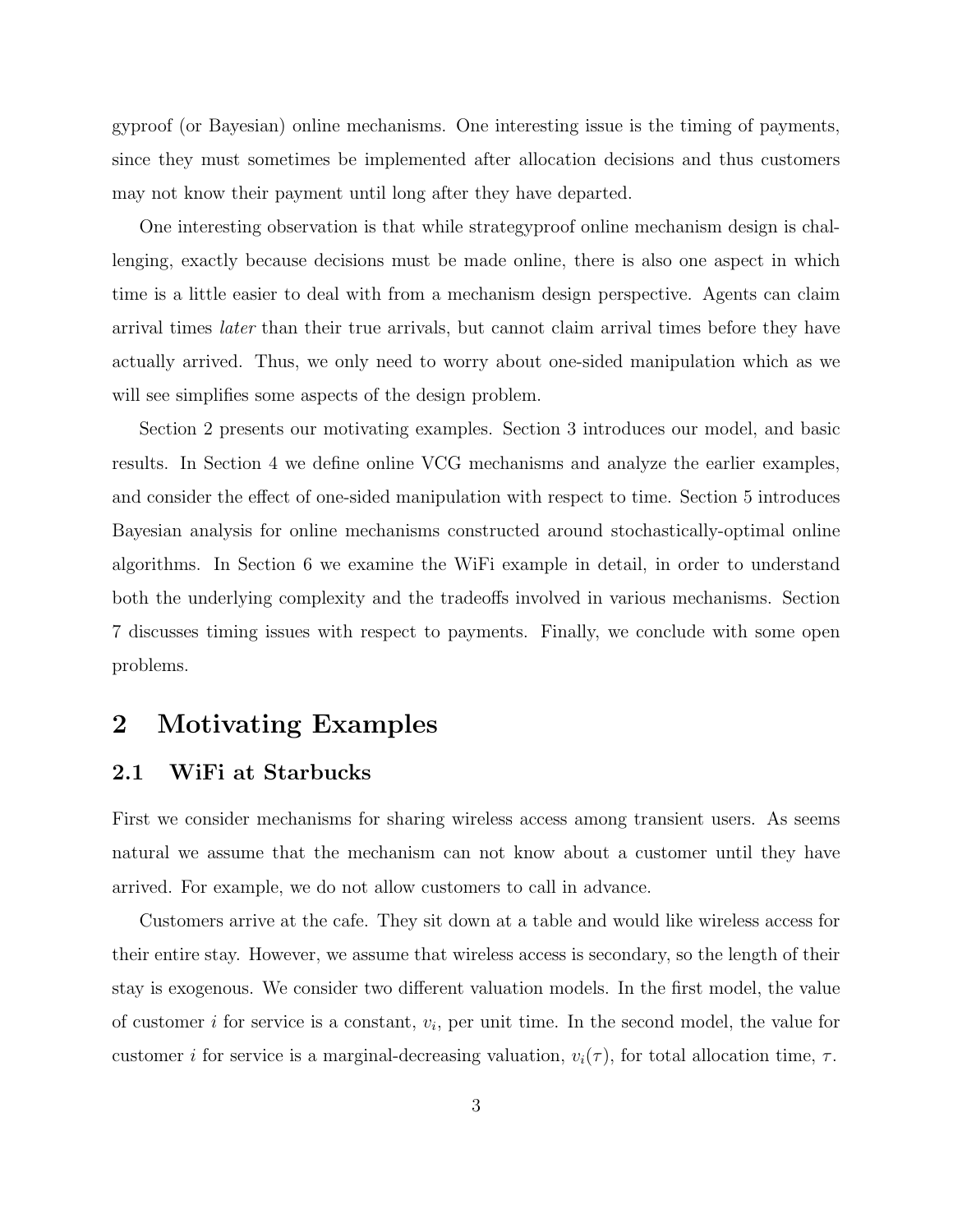There is a base station which has  $m$  channels on which to serve customers. The base station decides who and when to accept. We consider two different restrictions on our allocation. The first is interruptible agents, in which there are no switching costs and the base station can disconnect and reconnect agents at will. The second is non-interruptible agents, such that once the base station begins serving an agent it cannot end service until the agent departs.

In this model if the current price for service was too high, the customer might delay announcing their presence in the hope that the price might drop due to subsequent departures or arrivals of other customers.

### 2.2 Web Serving

In this model we consider mechanisms for sharing a web server among users. Assume that page requests arrive at a web server. Request i requires processing time  $v_i$  with 100% of the server resource. Assume that all users have the same linear delay cost. In this case, the mechanism must choose the order in which to serve requests.

One again, if the current prices were high, it might be advantageous for a user to delay submitting their request in hopes that prices might fall.

#### 2.3 Ad-hoc Networks

In this example we consider a group of agents who dynamically create their own network. Let X be a metric space and agents arrive with a location  $x_i \in X$ , and with a value  $v_i$  for joining the network and a cost per unit time of maintaining a link with another agent which is equal to  $c_i$  times the distance between the agents. (For example, if the cost were due to the power requirements maintaining the link, then the metric we would choose might be the square of the Euclidian distance).

The mechanism constructs a network such that any agent can communicate with any other, i.e., a spanning tree. However, if  $v_i$  is too small, then it might be too expensive to connect agent i and the optimal mechanism might delay connecting an agent to the network.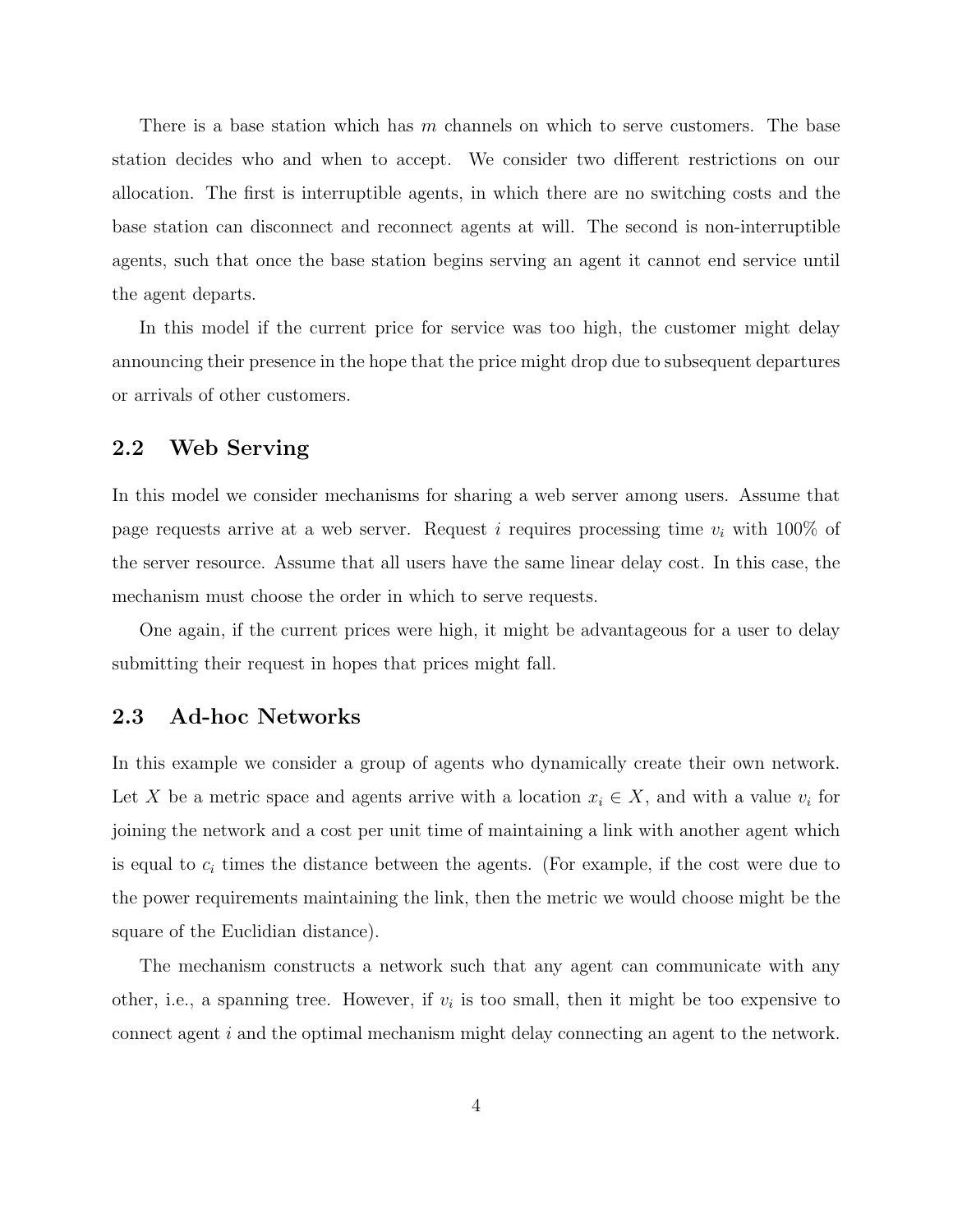Formally, we are studying a mechanism design version of the prize collecting Steiner tree [GW92, JMP00].

As in the other examples, there might be situations in which it is to an agent's advantage to avoid announcing their arrival.

## 3 Model and Basic Results

Our notation will be fairly informal, as the gain from precise notation in this setting is outweighed by the complexity necessary to encompass the variety of applicable models. We consider models in which agents have types that include both valuations and arrival time: agent i's type,  $\theta_i = (a_i, v_i)$ , consists of two elements  $a_i \in \mathbb{R}^+$  and  $v_i \in V$  where we interpret  $a_i$  as the customer's arrival time and  $v_i$  as the time independent elements of the customer's type.<sup>3</sup>

A mechanism, consists of an strategy space  $S_i$  which defines the set of strategies available to an agent in the mechanism and an outcome function,  $\omega(s)$ , which maps strategies  $s \in S$ , for joint strategy space, S, to outcomes  $\omega \in \Omega$  which are detailed descriptions of the system's behavior at any point in time. An agent's strategy is defined in terms of the messages that it sends to the mechanism. We use notation  $S_{-i}$  to denote the joint strategy space without agent i.

Clearly, outcome  $\omega$  must be *time consistent*, which means that the outcome at time t must only depend on messages sent before time t. Similarly, agents can not send messages before they arrive. We will assume that  $\Omega$  contains only such time consistent, or "online" outcomes. Also, note that we assume that the only remaining information available to the mechanism is distributional information over the types of agents.

An agent's payoff is given by a function  $u_i(\omega; a_i, v_i)$  which depends on the outcome and the agent's type. A *social choice function* is a mapping,  $f$ , from types to outcomes. We will be interested in online social choice functions, i.e. those for which the outcome at time  $t$  is

<sup>3</sup>For simplicity, we assume that departure times are exogenous and either unknown to both the agent and the mechanism, or known to both.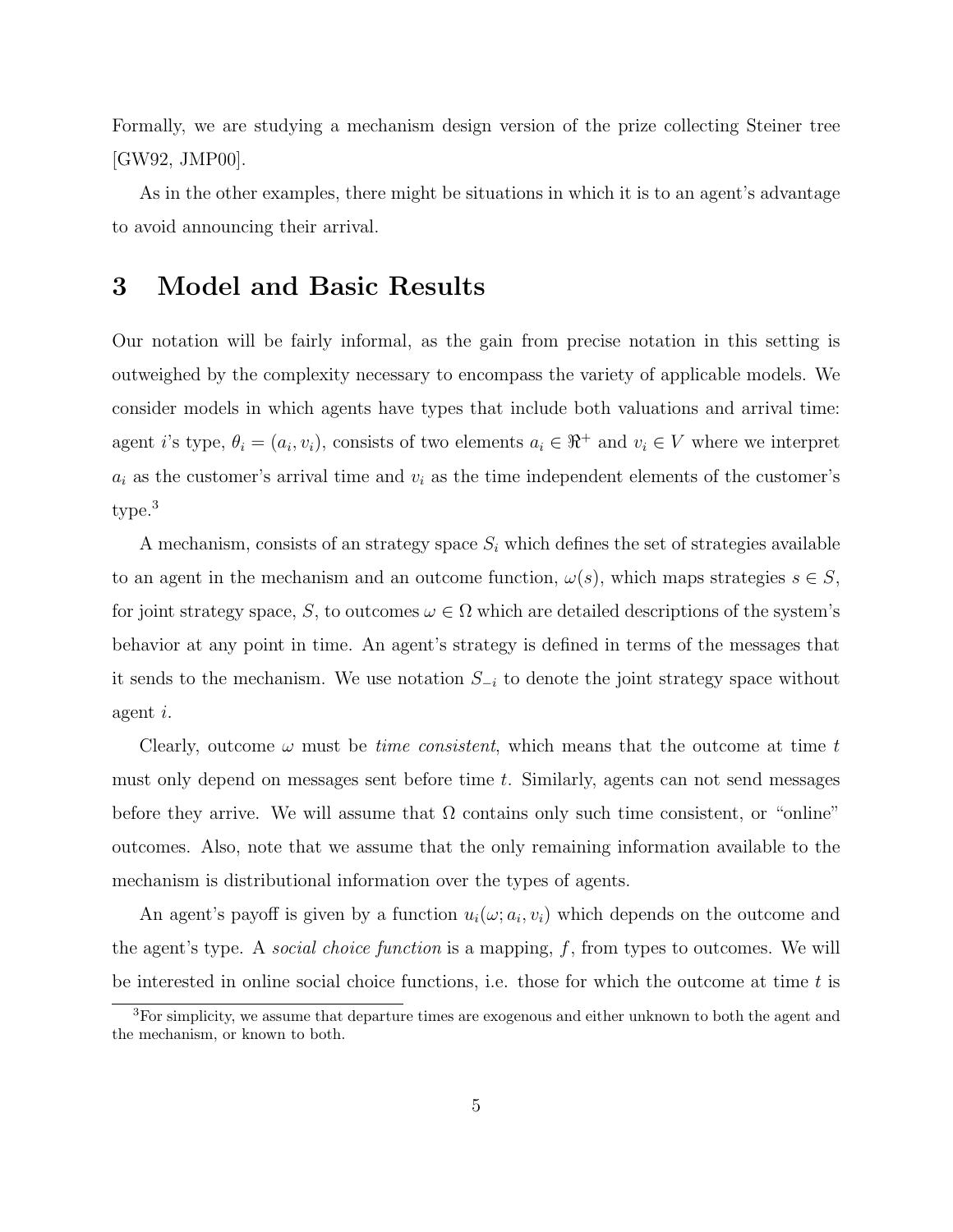independent of agents that arrive after time t.

A mechanism, together with a set of agents, induces a dynamic game. A strategy for an agent defines a mapping from types to strategy space. We consider two types of implementation. The first is dominant strategy implementation:

#### Definition 1 (dominant strategy implementation)

1)A strategy,  $s_i$ , is a **dominant strategy**, if for all,  $s_{-i} \in S_{-i}$ , all  $s'_i \neq s_i$ , and all types  $\theta$ ,

$$
u_i(\omega(s_i(\theta_i), s_{-i}(\theta_{-i})); \theta_i) \ge u_i(\omega(s'_i(\theta_i), s_{-i}(\theta_{-i})); \theta_i)
$$

2) A mechanism implements a social choice function, f, in a dominant strategy equilibrium if there is a dominant strategy profile,  $s^*$ , such that  $\omega(s^*(\theta)) = f(\theta)$  for all  $\theta$ .

For the second, Bayesian implementation, we assume that there is a probability distribution over types:

#### Definition 2 (Bayesian implementation)

1) A strategy vector,  $s^*$ , is a Bayesian equilibrium, if for all  $s'_i$ , and all  $\theta_i$ ,

$$
E_{\theta_{-i}}[u_i(\omega(s_i^*(\theta_i), s_{-i}^*(\theta_{-i})); \theta_i)] \ge E_{\theta_{-i}}[u_i(\omega(s_i'(\theta_i), s_{-i}^*(\theta_{-i})); \theta_i)],
$$

where the expectation is taken with respect to the distribution over types.

2) A mechanism implements a social choice function, f, in a Bayesian-Nash equilibrium if there is a Bayesian-Nash equilibrium,  $s^*$ , for which  $\omega(s^*(\theta)) = f(\theta)$ , for all  $\theta$ .

The key result permeating mechanism design is the revelation principle, which implies that any outcome,  $f$ , that can be implemented in either dominant-strategy or Bayesian-Nash equilibrium can be *truthfully implemented* by the direct mechanism, in which the agents at time 0 simply state their types  $(a, v)$  and the mechanism simply chooses  $f(a, v)$  [MCWG95]. In the online setting the analogous result implies that a time dependent online version of the revelation principle applies.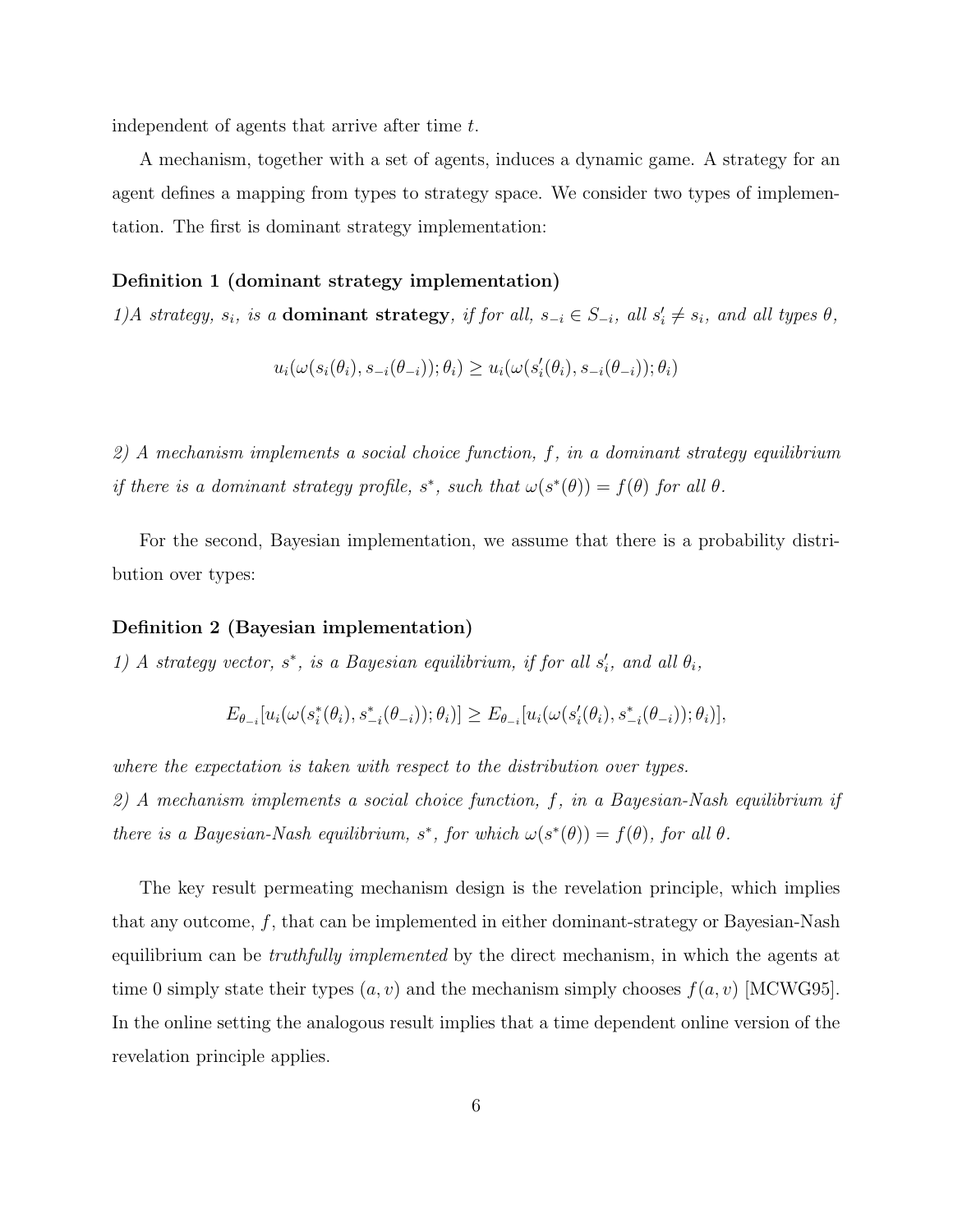#### Definition 3 (direct-revelation online mechanisms)

1) A direct-revelation online mechanism is defined as follows: the strategy space for agent i consists of a single announcement of a reported value,  $\hat{v}_i \in V$ , at a time,  $\hat{a}_i$ , chosen by the agent (after its arrival). Given an online social choice function f, the mechanism then chooses the outcome that would be chosen by f.

2) The direct-revelation online mechanism **truthfully implements** social choice function, f, in dominant-strategy (resp. Bayesian equilibrium) if the strategy of truthfully announcing one's type immediately upon arrival is a dominant strategy (resp. Bayesian equilibrium).

Note that we often refer to a direct revelation mechanism which implements in dominant strategies as being strategyproof and one which implements in Bayesian equilibrium as Bayesian incentive compatible.

Next we state the online revelation principle, which is the straightforward generalization of the standard revelation principle:

**Theorem 1 (Revelation Principle)** For both dominant-strategy and Bayesian equilibrium, if a social choice function can be implemented online, then it can be truthfully implemented by a direct-revelation online mechanism.

The proof of this result parallels the standard one (e.g. [MCWG95]). In the direct mechanism, one simply considers a trusted referee who, when given the agent's type, chooses the strategy that the agent would have chosen in the original mechanism.

There is an obvious but important corollary to the revelation principle:

Corollary 1 Only online social choice functions can be implemented by online mechanisms.

## 4 VCG Prices

For the remainder of this paper we will specialize to the common setting where agents have quasilinear utility functions,  $u_i(\omega; \theta_i) = v_i(k; \theta_i) - p_i$ , where outcome,  $\omega$ , is defined in terms of payments,  $p = (p_1, p_2, \ldots)$ , by each agent and a choice,  $k \in \mathcal{K}$ , to define the rest of the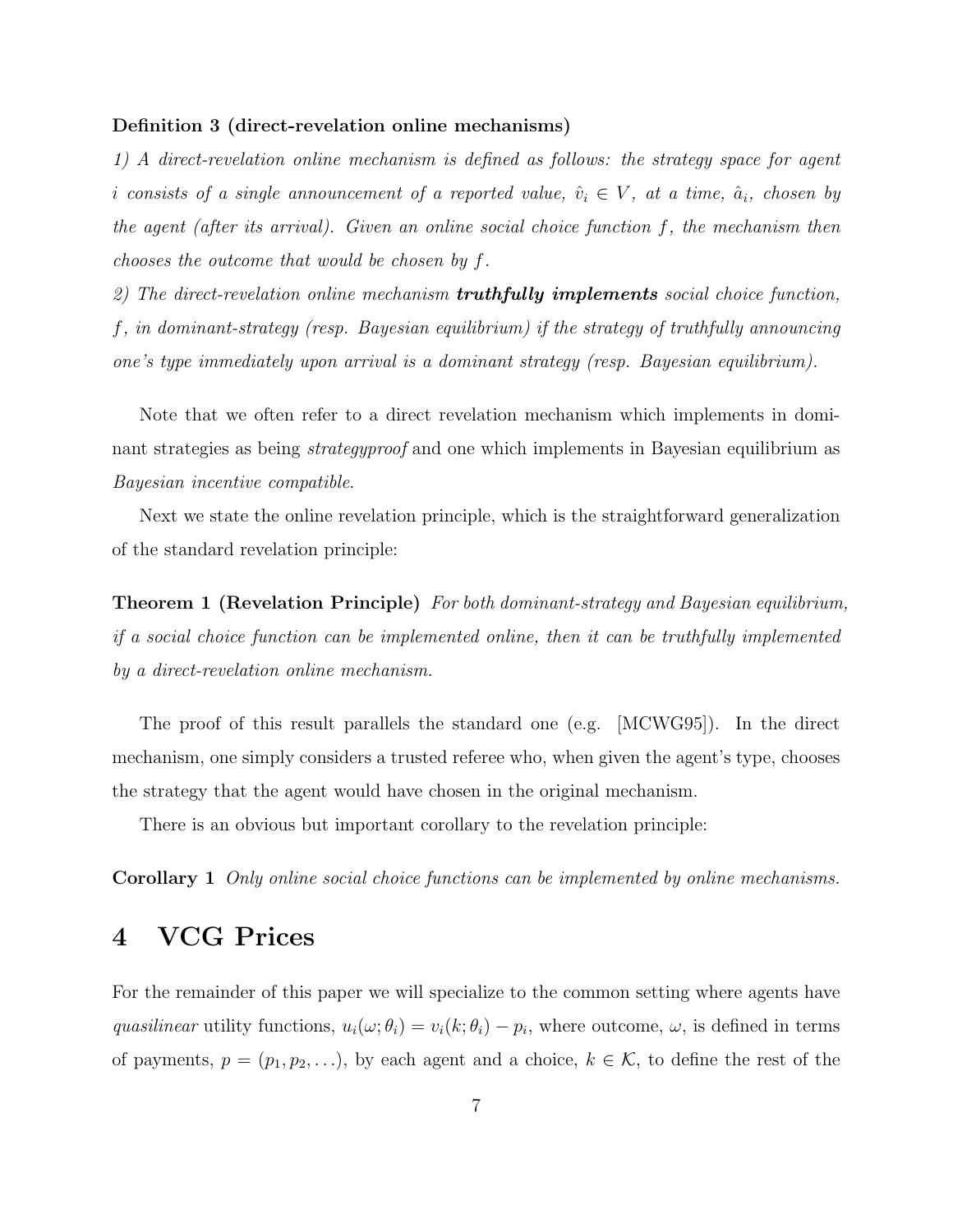outcome. We continue to assume that choice set,  $K$ , is defined over outcomes that are timeconsistent with agent arrivals. For simplicity, we assume a finite set of agents, and define the utilitarian value of k to be the total value,  $V(k; \theta) = \sum_i v_i(k; \theta_i)$ .

Given some social choice function (SCF),  $k(\theta)$ , we can define the Vickrey-Clarke-Groves (VCG) prices. Let  $\hat{\theta} = (\hat{v}, \hat{a})$  denote the announced types of agents, and  $k(\hat{\theta})$  denote the choice implemented with all agents and  $k(\hat{\theta}_{-i})$  denote the choice that would be implemented without agent *i*. Let  $V_k(\hat{\theta})$  denote shorthand for  $V(k(\hat{\theta}), \hat{\theta})$ , and let  $V_k(\hat{\theta}_{-i})$  denote shorthand for  $V(k(\hat{\theta}_{-i}), \hat{\theta}_{-i})$ , the reported value of the choice without *i*.

Definition 4 (VCG Pricing) Online VCG pricing given some SCF k implements choice,  $k(\hat{\theta}),$  given reported types and charges agent i

$$
p_{\text{vcg},i} = v_i(k(\hat{\theta}); \hat{a}_i) - V(k(\hat{\theta}), \hat{\theta}) + g(\hat{\theta}_{-i})
$$

where g can be any function. For concreteness (although it does not affect our results) we set  $g(\hat{\theta}_{-i}) = V(k(\hat{\theta}_{-i}), \hat{\theta}_{-i})$  as is standard.

Now, in the standard setting, one can easily show that for any SCF, k, the VCG pricing is strategyproof if there is no way for an agent to increase  $V_k$  by misstating her type. Thus, if SCF, k, makes choices that maximize  $V(k; \theta)$  for all  $\theta$ , the VCG mechanism will be strategyproof, as discussed in  $[NR00]$ . On the contrary, if SCF, k, does not always make a choice that maximizes  $V(k; \theta)$ , then the mechanism will not be strategy proof if an agent can unilaterally cause a change in the outcome that increases the utilitarian value. If the type and outcome spaces are sufficiently large then one can use these facts to show that SCFs which do not maximize the utilitarian value (over some fixed choice set  $\mathcal{K}$ ) can not be implemented in dominant strategies [MCWG95].

Using these ideas it is straightforward to prove the following.

**Theorem 2** An online VCG mechanism is strategyproof if the online choice rule is offline optimal, in the sense that it maximizes the utilitarian value.

The proof is analogous to standard proofs for the strategyproofness of VCG mechanisms.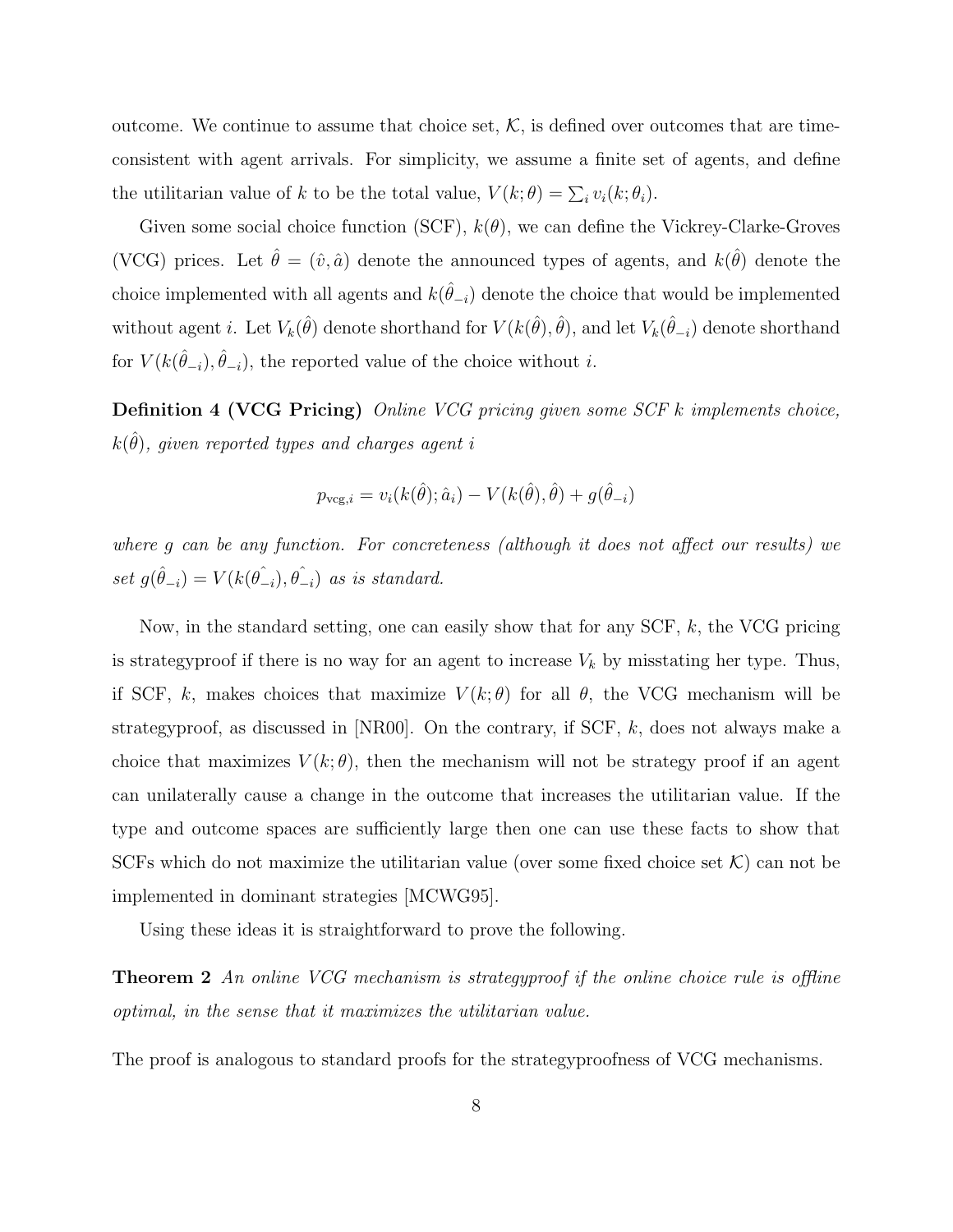#### 4.1 Offline optimal online algorithms

In each of our motivating examples, assuming that there are no switching costs for either the agents or the servers, the above result allows us to construct optimal strategyproof mechanisms.

For example, in the case of WiFi, with no switching costs and the constant per-unit time valuation model, it is always optimal to serve the  $m$  customers with the highest reported valuations in each period. Thus, we can easily construct a VCG mechanism which implements this truthfully. In fact, such a mechanism would be equivalent to a series of  $(m+1)$ 'st price auctions, which set the current price for access.

For WiFi with the marginal-decreasing valuation model, it is always optimal to serve the m customers with the highest reported marginal valuation in each period, given the number of units already allocated to the customers and their reported marginal valuation curves. However, in this case, the online VCG mechanism differs from a series of  $m<sup>2</sup>$  th price auctions.

For web serving, it is well known the serving the request with the shortest remaining processing time (SRPT) is offline optimal [Sch68]. Thus, if the server uses SRPT and the VCG prices, truthtelling will be strategyproof.

Lastly, for the ad-hoc network example, and again with no switching costs, the optimal algorithm simply recomputes the optimal prize collecting Steiner tree in each period, based on the current agent population and based on reported locations, values for connection, and costs to maintain links. The online VCG mechanism can charge according to the current instantaneous VCG prices, as in the constant marginal-value WiFi case. The difficulty for this procedure is that this computation is NP-hard in general [JMP00].

### 4.2 Time Monotonicity

Although the online nature of our problem makes optimizing more difficult, it also helps, because it limits the ways in which agents might not be truthful. In particular, agents can not state an arrival time which is earlier than their true arrival time. Thus, as we now show,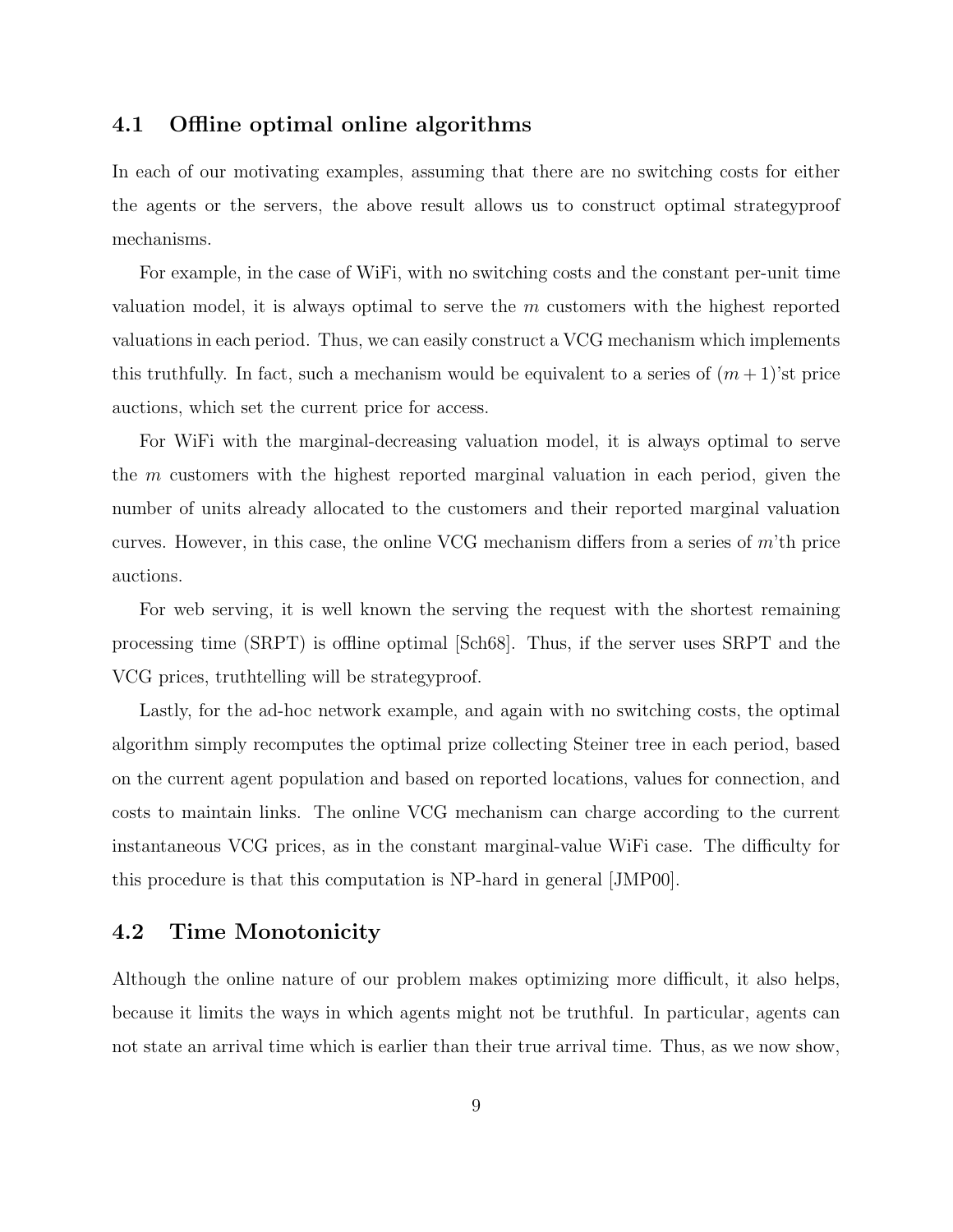the online algorithm need not be fully optimal, it only needs to be monotonic.

**Definition 5 (time monotonicity)** An online choice rule,  $k$ , is time monotonic if for any type vector,  $\theta$ , with arrival time,  $a_i$ , for agent i, then  $V(k(\theta);\theta) \ge V(k(a'_i, v'_i, \theta_{-i}); \theta)$ , for all **delayed** arrivals,  $a'_i > a_i$ , and all  $v'_i \neq v_i$ .

**Theorem 3** The online VCG pricing is strategyproof if and only if the online choice rule is time monotonic.

The proof is immediate, because if a choice rule does not have this online time-monotonicity property, then an agent can improve its payoff by stalling and reporting arrival time,  $a_i'$ . Clearly, off-line optimal choice rules already have this no-stalling property.

#### 4.2.1 Examples

If we consider models with switching costs, then in general there do not exist online algorithms that are offline optimal. However, in some cases we can still construct online time-monotonic algorithms, and therefore strategyproof online mechanisms.

For example, consider the case when arrivals and departures can only occur at discrete intervals. Then when switching costs are small enough compared to the agent values, the algorithm that simply reconfigures the optimal spanning tree, is online time-monotonic for the ad-hoc network problem. An agent can only delaying its entry into the system, and this will have a net negative effect on system value with high values and small switching costs. The loss in total value from such a delay is proportional to the value of the agent, while the gain is at most the reduction in total switching costs. On the other hand, if an agent could announce an earlier arrival then the agent would be able to increase the total (reported) value of the system. However, mechanism is strategyproof because the online algorithm is time-monotonic, and the agent is unable to announce an earlier arrival time.

Even if we consider models with large switching costs, there can still be online timemonotonic algorithms. For example, consider the following algorithm for the ad-hoc problem. Simply connect each new arrival to the closest agent. If the link costs are sufficiently small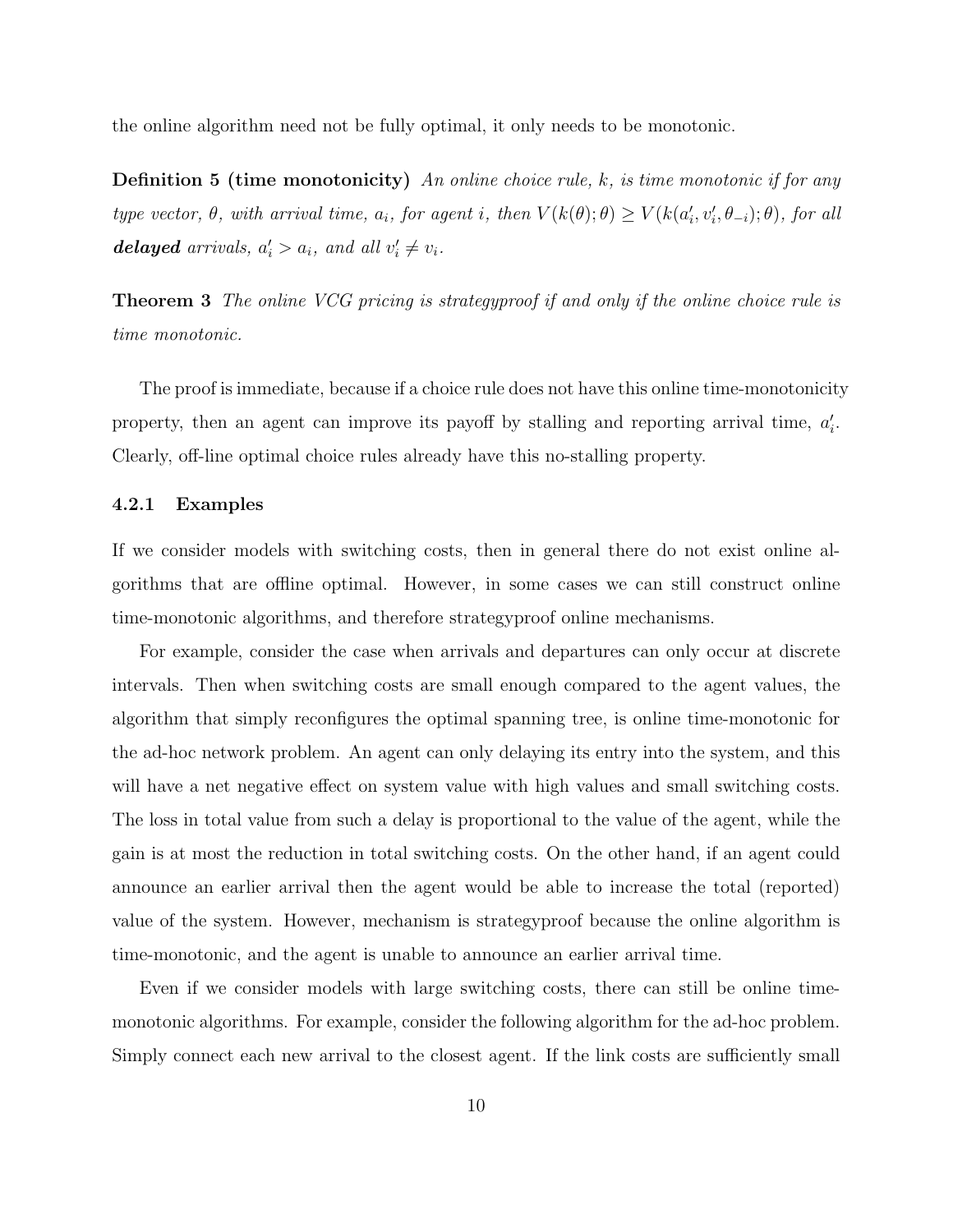compared to the agents' values (multiplied by the time increments), then the loss due to delaying for a time increment will always exceed the gain that could arise from a better spanning tree.

## 5 Bayesian Models

What do we do if there is no online time monotonic algorithm? First, notice that having an online algorithm with the optimal competitive ratio is not good enough because there is a conflict between this worst-case metric and the expected-utility maximizing behavior of agents. Rather, we need stochastically optimal online algorithms, and must also relax strategyproofness to Bayesian incentive-compatibility. It is well known that it is possible to implement many more SCFs under Bayesian implementation than under strategyproofness. For example, any SCF which is Bayesian monotonic can be implemented[PS86, PS89, Jac91]. In this section, we will discuss the Bayesian incentive compatibility of VCG mechanisms in our setting.

**Definition 6 (Bayesian optimal)** A SCF is online Bayesian optimal, if at every instant it chooses the outcome that maximizes the expected future utilitarian value.

**Theorem 4** If a SCF is online Bayesian optimal then the related VCG mechanism is Bayesian-Nash incentive compatible.

The VCG mechanism is Bayesian-Nash, but not dominant strategy, incentive-compatible, because the Bayesian optimality of the online algorithm depends on correct beliefs about the distribution over agent types, which requires that agents report types truthfully.

Thus, if we can solve the stochastic dynamic program which optimizes the value of the system exactly, then we can use the VCG pricing to convert it into a natural mechanism in which agents reveal their information truthfully in a Bayesian-Nash equilibrium.

As before, we can extend this result to "monotonic SCFs". (Note that this notion of monotonicity is distinct from the idea of Bayesian monotonicity mentioned above.)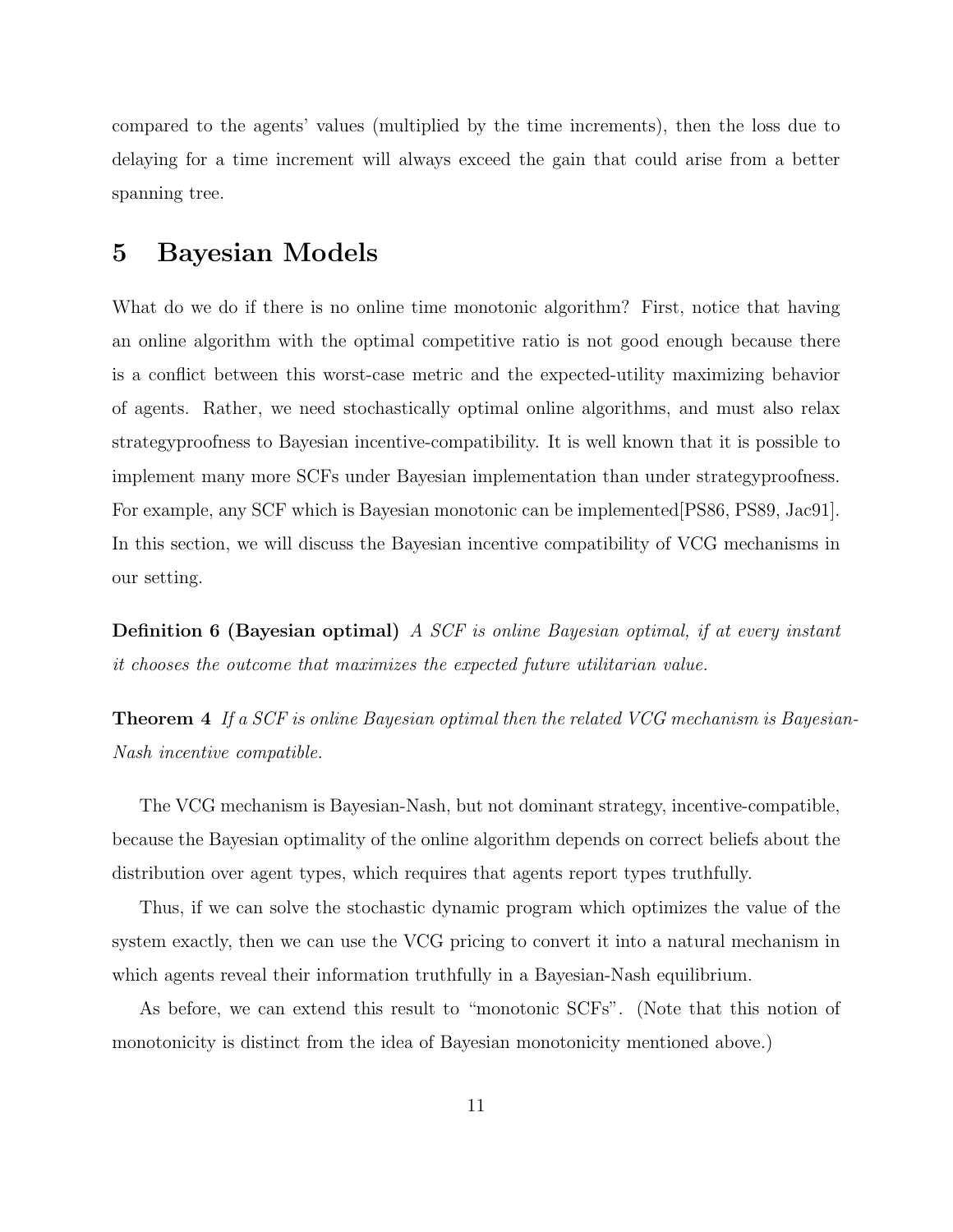Definition 7 (Bayesian time monotonic) An online choice rule, k, is online Bayesian time monotonic if for any type vector,  $\theta$ , with arrival time,  $a_i$ , for agent i, then  $E[V(k(\theta),\theta)] >$  $E[V(k(a'_i, v'_i, \theta_{-i}), \theta)],$  for all  $a'_i > a_i$  and  $v'_i$ , where the expectation is taken with respect to shared beliefs about the distribution over agent types.

Theorem 5 The online VCG mechanism is Bayesian-Nash incentive compatible if and only if the SCF is Bayesian time monotonic.

## 6 Mechanisms for WiFi

In this section we examine a specific example in order to understand both the underlying complexity and the tradeoffs involved in various mechanisms.

As a simple mathematical model, assume that customers arrive according to a Poisson process at rate  $\lambda$ . They stay for a time which is exponentially distributed with rate  $\mu$ . Their value for service is v, which is i.i.d. and uniformly distributed on  $[0, 1]$ . Assume a base station which can serve at most  $r$  customers. In this section we will assume that service is non-interruptible. This considerably complicates the mechanism design problem.

We now consider a series of mechanisms in order of increasing complexity. We will see that, even for this simple online problem, the computational difficulties of implementing anything but the simplest mechanism are severe.

#### 6.1 Fixed price

First we consider the simplest reasonable mechanism, the FIFO fixed price mechanism. In this mechanism we set a price  $p$  and serve customers in order of their arrival time. Clearly this is strategyproof, since all customers with value greater than  $p$  will join the queue as soon as they arrive. (This is also a realistic model of practice.)

To analyze this model, note that this is not a standard  $m/m/r$  queuing model since all customers depart at rate  $\mu$ , not only the ones in service. In fact, the number of customers in the system is given by an  $m/m/\infty$  queue, although when we compute the utilitarian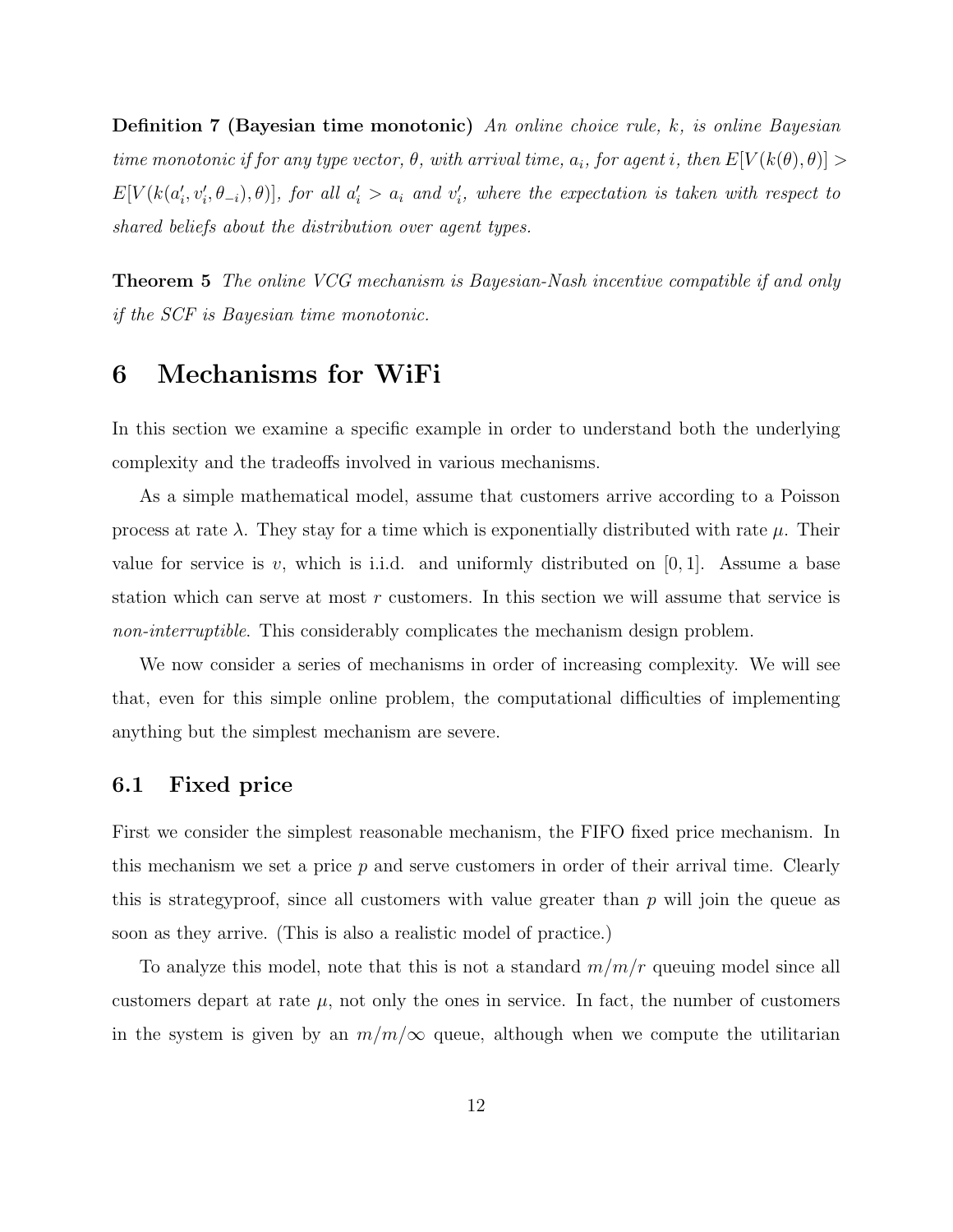value, many of the departures will be of unserved customers, who had to leave the cafe for exogenous reasons.<sup>4</sup>

From the well known formula for an  $m/m/\infty$  queue we see that the steady state probability of there being k customers in the system is given by  $s_j(\rho') = e^{-\rho'} \rho'^j / j!$  where  $\rho' = (1-p)\rho = (1-p)\lambda/\mu.$ 

Using this a we can compute the steady state social welfare noticing that the average value of  $v_i$  for a customer is  $(1+p)/2$  and that in state j there are  $\min[j,r]$  customers being served. Thus the social welfare is:

$$
SW = [(1+p)/2][\sum_{j=1}^{\infty} \min[j, r]s_j(\rho')].
$$

When  $r = 1$  yields

$$
SW = [(1+p)/2](1-s_0(\rho'))
$$

Let  $p^*$  be the social welfare maximizing price and note that it only depends on  $\rho$  and r. Numerical results for the case with  $r = 1$  are shown in Table 1.

#### 6.2 State Dependent Prices

One might try to create another slightly more complex strategyproof mechanism by making the price depend on the number of customers in the system, j, but retain the FIFO servicing. However, we are now constrained in setting prices by strategyproofness in time. Note that with a hybrid approach, in which we assume a probability distribution (arrival process) on types but allow for arbitrary strategies by agents, there are complicated restrictions on prices such that the mechanism will be strategy proof.

First note that if  $p_j > p_{j+1}$  then an agent arriving when there are j customers in the system might be tempted to wait for an additional arrival, in order to face a lower price. The critical case here arises when she assumes that other customers will truthfully announce their arrival time. Note that under strategyproofness she can assume that new arrivals will enter the system even if their valuation is less than  $p_i$ , something that could be ruled out under

 ${}^{4}$ For an introduction to queuing theory see [Wol89].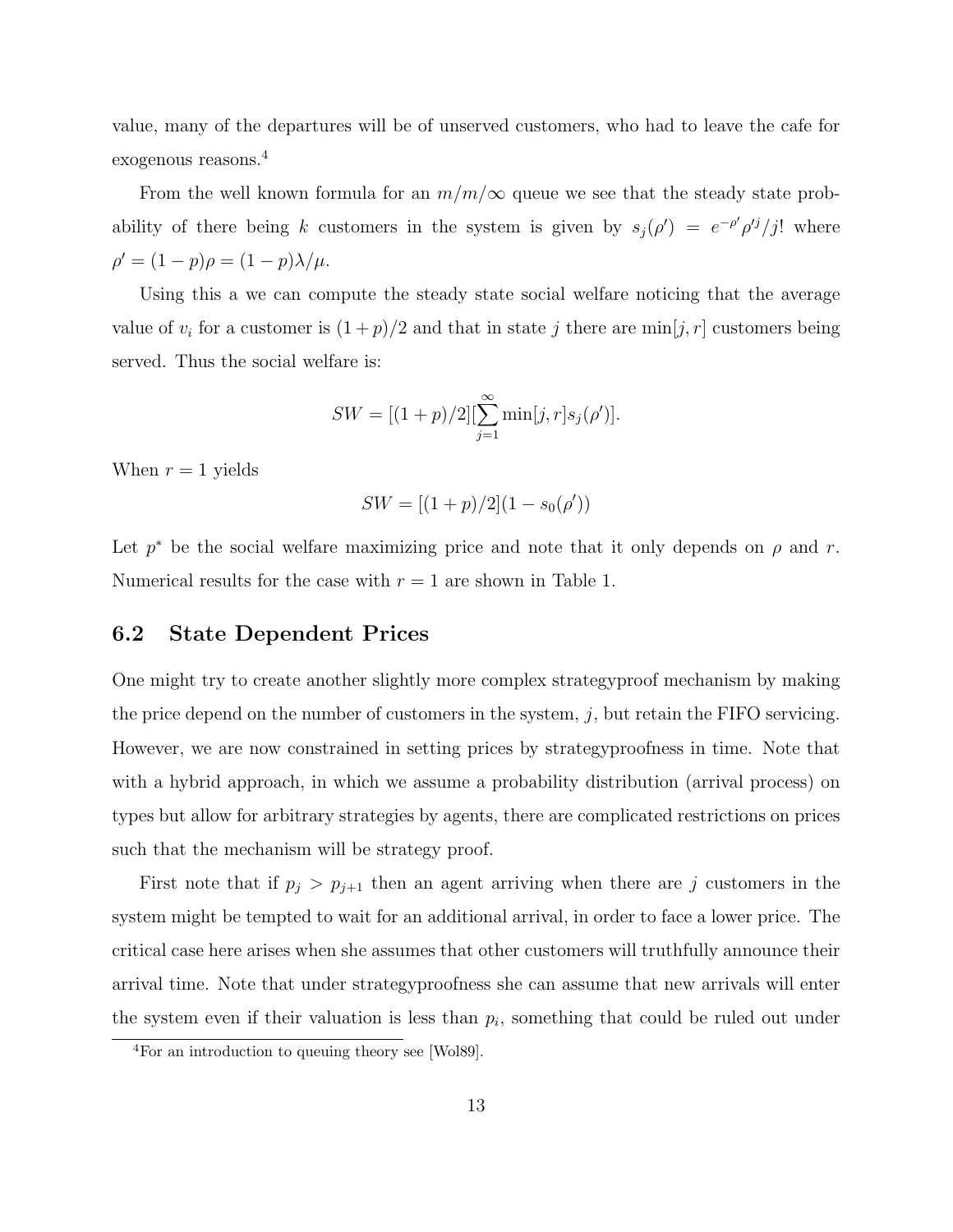stronger assumptions, such as iterated dominance [AM92]. Similarly if  $p_j > p_{j+1}$  and she arrives when there are  $j+1$  customers in the system then she might be tempted to wait for a departure, in which case the critical case arises when all arriving agents decline to enter the system or indefinitely delay announcing their arrival. In order to quantify these constraints one needs to solve a second continuous time Markov chain, which is closely related to the original problem. In addition, the evaluation of the social welfare, given a set of strategyproof prices, is no longer Markovian, since the population of customer values will be dependent on the history of previous states. Thus, even this fairly simple mechanism is extremely difficult to design and evaluate.

If we are interested in truthful Bayesian implementability, then we can use the true arrival process for the computations of the constraints, which simplifies the problem slightly, but still retains the complexities mentioned above.

### 6.3 On the Optimal Mechanism

Now consider the optimal Bayesian online algorithm. If we do not allow interruptions, then the optimal algorithm is at any time there are less than  $m$  jobs in service, to either serve the unserved job with the highest value or wait for a new arrival, by stationarity. Note that this problem is extremely computationally demanding as the state space must include information about every customer in the system. Also, note that it does not help to consider the optimal nonstalling protocol, since this will be suboptimal in the set of stalling protocols and now the VCG mechanism will not be incentive-compatible. Thus, we again see extreme computational difficulties involved in implementing optimal mechanisms.

### 6.4 Quantifying the Performance of the Simple Mechanism

Given the complexity of analyzing any but the simplest mechanisms, in this section we compute an upper bound on the utilitarian value of the optimal Bayesian mechanism and compare this with the value of the simple fixed price mechanism. We do this by computing the optimal allocation for interruptible agents, which must be larger than that for non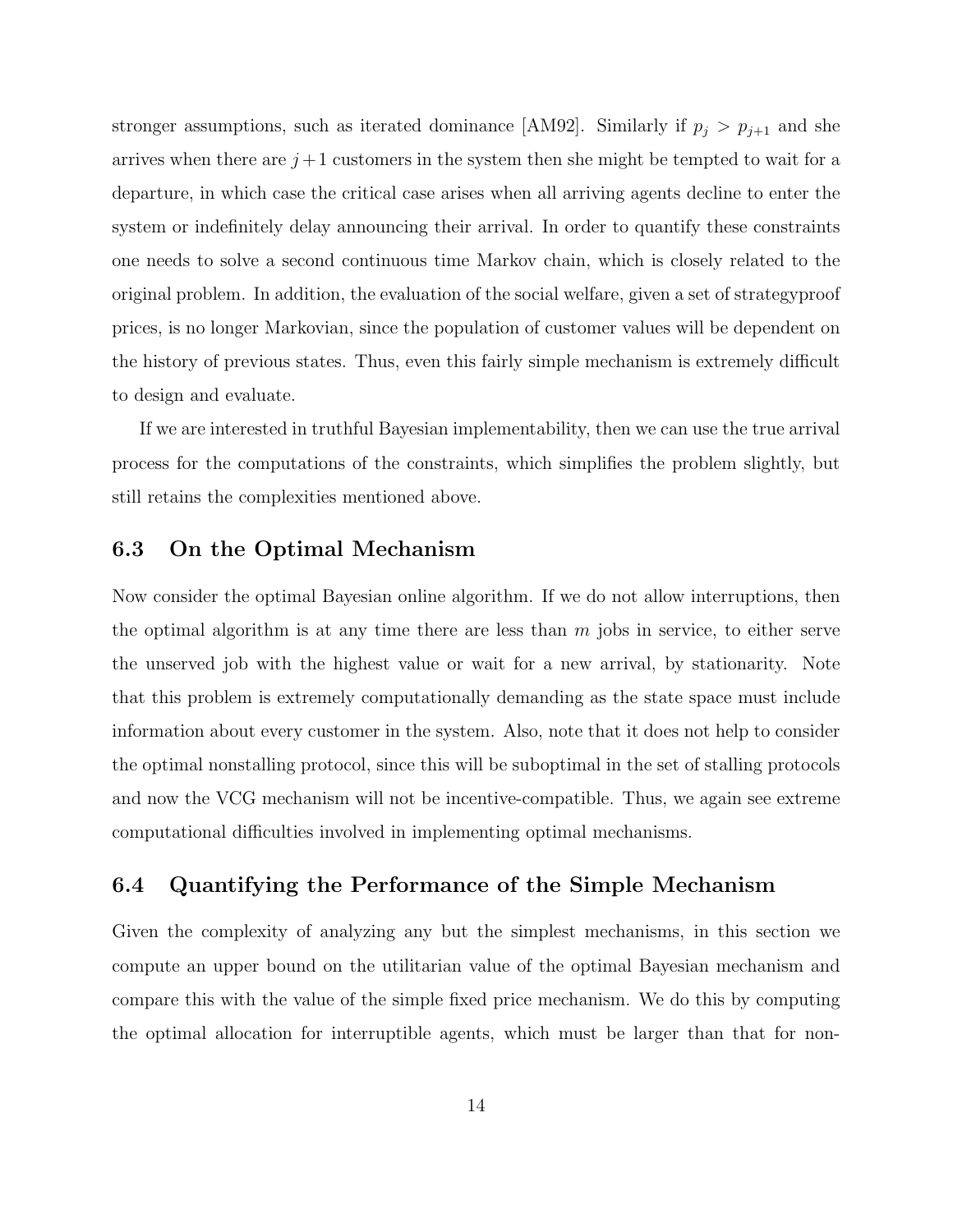interruptible ones.

The optimal allocation function for interruptible agents is attained by always serving the agents with the largest valuations. For  $r = 1$  we compute the steady state social welfare for this function, since by the memoryless properties of the exponential distribution and Poisson process and the fact that valuations are i.i.d. this is given by

$$
SW^{opt} = \sum_{j=1}^{\infty} \nu_j s_j
$$

where  $\nu_j$  is the expected value of the maximum of j, v's and  $\rho = \lambda/\mu$ . Thus,  $\nu_j = 1 - 1/(j+1)$ and we see that

$$
SW^{opt} = \frac{\rho - 1 + e^{-\rho}}{\rho}.
$$

For  $r > 1$  this computation is analogous. Numerical results are displayed in Table 1.

| Ω   | $p^*$ | $v_{price}$ | $v_{opt}$ | loss  |
|-----|-------|-------------|-----------|-------|
| 0.1 | .02   | 0.0467      | 0.0483    | $3\%$ |
| 0.5 | 0.11  | 0.199       | 0.213     | 7%    |
|     | 0.21  | 0.330       | 0.368     | 10%   |
| 10  | 0.71  | 0.807       | 0.900     | 10%   |

Table 1: Values of different outcomes,  $r = 1$ .

Note that the losses of using a single price are quite reasonable for all values of  $\rho$ . Thus, perhaps the losses due to using a simple suboptimal mechanism like the single price mechanism might be a reasonable tradeoff in order to get both simplicity and strategyproofness, given the complexity of designing and analyzing more complex mechanisms.

## 7 Timing of Payments

Even ignoring computational issues there are other difficulties with online VCG pricing and online mechanism design in general. This involves the timing of the payments.

Consider the WiFi example when customers have constant value,  $v_i$ , per unit time. In this case the online VCG mechanism reduces to a sequence of  $(m + 1)$ st price auctions (for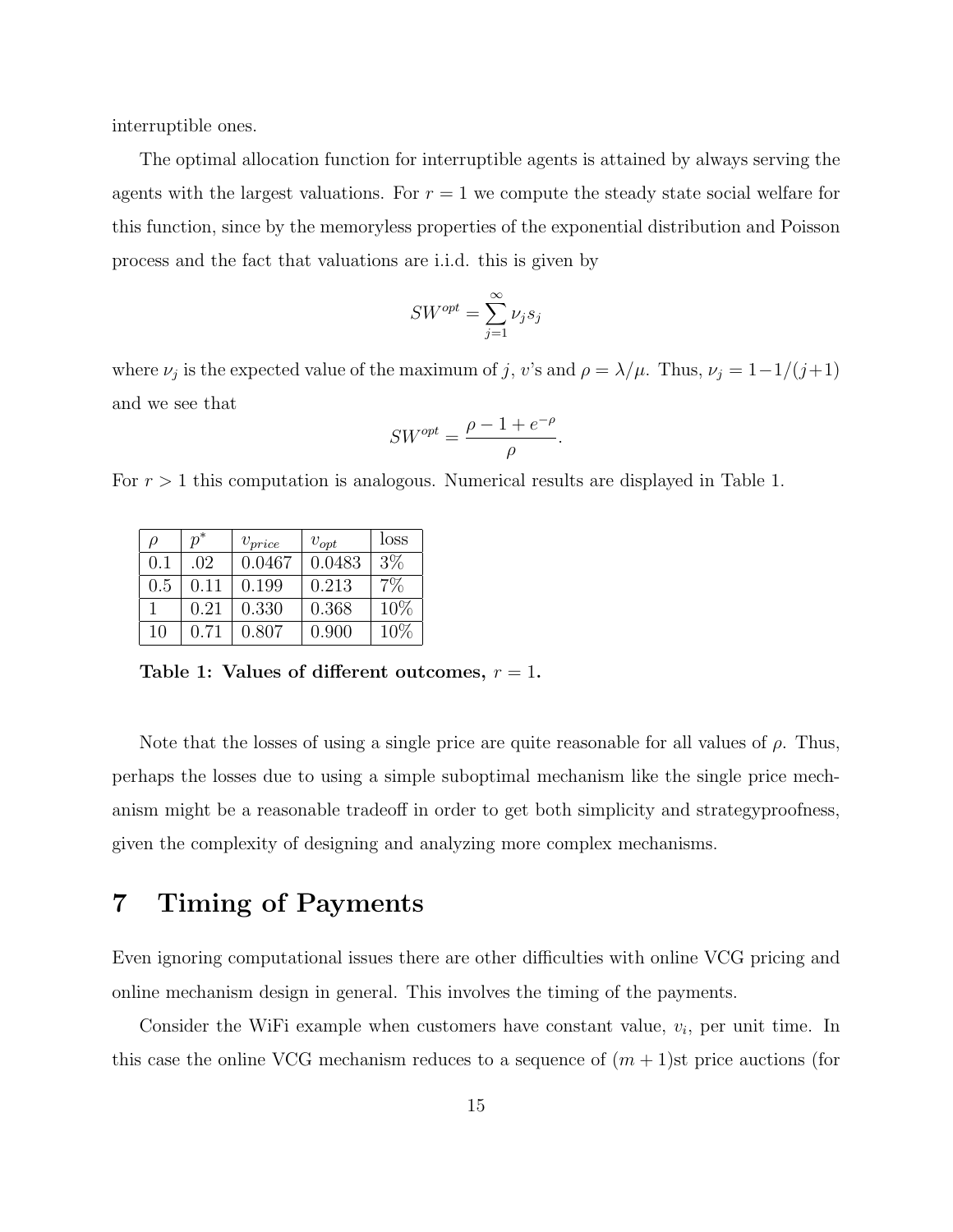a server with m channels). However, in general problems, even in problems with optimal online algorithms, the payments cannot be immediately computed.

We can see this effect in the WiFi example in which customers have marginal-decreasing valuations,  $v_i(\tau)$ , for allocations of time,  $\tau$ , and also in the SRPT web-serving example. In this case, the VCG payment is a well-behaved function of elapsed time, but in general the effect on system value of agent i can be quite unpredictable for a number of periods ahead. In general, an online VCG mechanism will need to maintain a "virtual world" to represent the state of the system without any particular agent, until the difference between the value of the state of the actual system (with all agents) and the value of the state of the virtual world converges to a constant. The payment to the agent can then be implemented.

In comparison with the strategyproof online VCG mechanisms constructed around offline optimal choice rules, in Bayesian equilibrium implementations with stochastically-optimal online algorithms we can always compute payments immediately, based on the difference between the current estimated long-term value of the system with all agents and the current estimated long-term value of the system without agent  $i$  and thus the payment timing issues do not arise for online Bayesian incentive-compatible mechanisms.

## 8 Conclusions and Open Problems

As we have discussed, one can incorporate online problems into the mechanism design framework. When there exist online choice rules that are offline optimal, then we have both a strategyproof online mechanism and most likely a fast and greedy algorithm. On the other hand, while Bayesian optimal choice rules always *exist*, designing a Bayesian incentive-compatible mechanism seems to require unrealistic amounts of computation. Understanding this issue seems to be of paramount importance.

In situations in which this problem can be solved a secondary difficulty arises – that of computing prices in a timely fashion. For example, it seems clear that in many cases (such as the WiFi example) the effect of a single agent should be short lived and thus an agent's price could be approximately computed in a reasonable amount of time. Another approach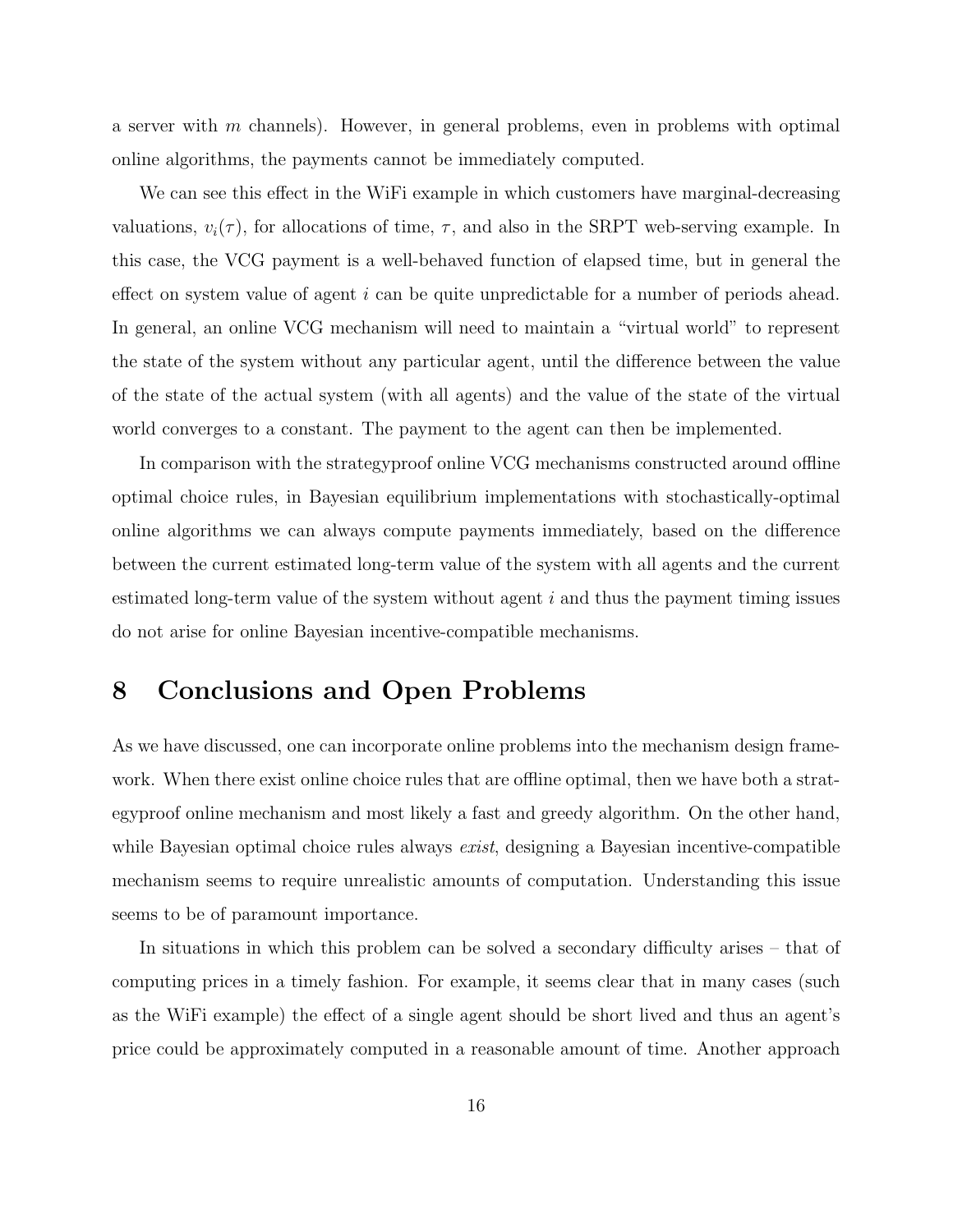would be to try to understand the SCFs which can be implemented with mechanisms that set prices upon an agent's arrival.

Lastly, our analysis emphasizes the importance of understanding mechanism design for computationally intractable problems – apparently a very difficult subject [NR00, AT01]. It is tempting to look for maximal-in-range approximations to online choice problems, either to achieve optimal offline performance with respect to the approximated problem, or to simplify the computation required in Bayesian online algorithms. It is also tempting to ask whether any additional implementation power is achieved with a slight relaxation of the online model, for example allowing the batching of agent arrivals into small groups before making decisions.

## References

- [AM92] D. Abreu and H. Matsushima. Virtual implementation in iteratively undominated strategies: complete information. Econometrica, 60:993–1008, 1992.
- [AT01] A. Archer and É. Tardos. Truthful mechanisms for one-parameter agents. In Proceedings of the 42nd Annual Symposium on Foundations of Computer Science, 2001.
- [BSZ02] A. Blum, T. Sandholm, and M. Zinkevich. Online algorithms for market clearing. In ACM Symposium on Discrete Algorithms, pages 971–980, 2002.
- [FS02] J. Feigenbaum and S. Shenker. Distributed algorithmic mechanism design: Recent results and future directions. In Proceedings of the 6th International Workshop on Discrete Algorithms and Methods for Mobile Computing and Communications, pages 1–13, 2002.
- [GW92] Goemans and Williamson. A general approximation technique for constrained forest problems. In SODA: ACM-SIAM Symposium on Discrete Algorithms (A Conference on Theoretical and Experimental Analysis of Discrete Algorithms), 1992.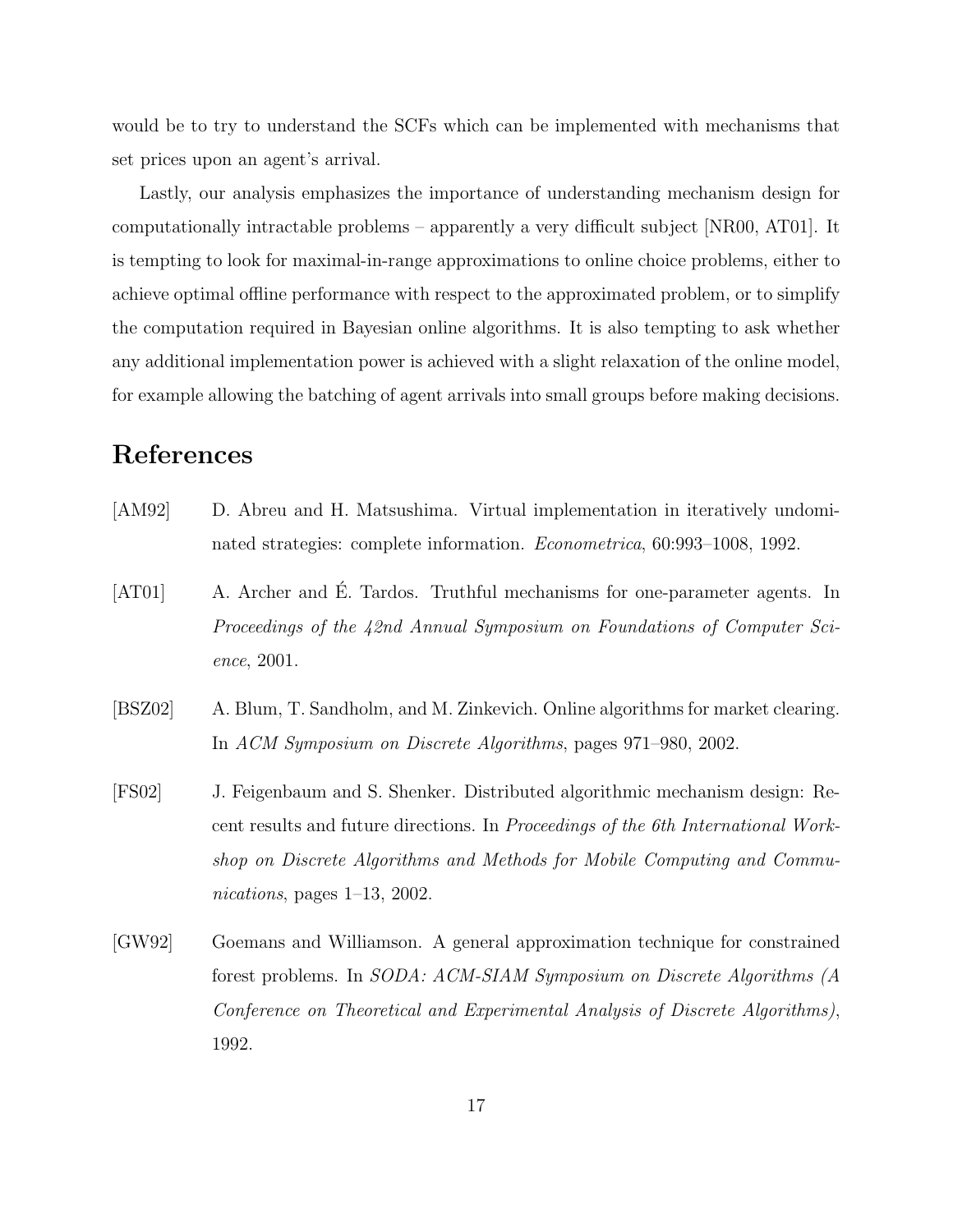- [Jac91] M. Jackson. Bayesian implementation. Econometrica, 59:461–478, 1991.
- [JMP00] David S. Johnson, Maria Minkoff, and Steven Phillips. The prize collecting steiner tree problem: theory and practice. In Symposium on Discrete Algorithms, pages 760–769, 2000.
- [JV01] K. Jain and V. Vazirani. Applications of approximation algorithms to cooperative games. In Proceedings of the 33rd Annual ACM Symposium on the Theory of Computing, pages 364–372, 2001.
- [LN00] R. Lavi and N. Nisan. Competitive analysis of online auctions. In *Proceedings* ACM Conference on Electronic Commerce, 2000.
- [MCWG95] A. Mas-Colell, M. Whinston, and J. Green. *Microeconomic Theory*. Oxford University Press, Oxford, 1995.
- [NR99] N. Nisan and A. Ronen. Algorithmic mechanism design. In Proceedings of the 31st Annual ACM Symposium on the Theory of Computing, pages 129–140, 1999.
- [NR00] Noam Nisan and Amir Ronen. Computationally feasible VCG mechanisms. In Proc. 2nd ACM Conf. on Electronic Commerce, pages 242–252, 2000.
- [Pap01] C. Papadimitriou. Algorithms, games, and the internet. In Proceedings of the 33rd Annual ACM Symposium on the Theory of Computing, page 749753, 2001.
- [PS86] A. Postlewaite and D. Schmeidler. Implementation in differential information economies. Journal of Economic Theory, 39:14–33, 1986.
- [PS89] T. Palfrey and S. Srivastava. Implementation with incomplete information in exchange economies. Econometrica, 57:115–134, 1989.
- [Sch68] L.E. Schrage. A proof of the optimality of the shortest processing remaining time discipline. Operations Research, 16:687–690, 1968.